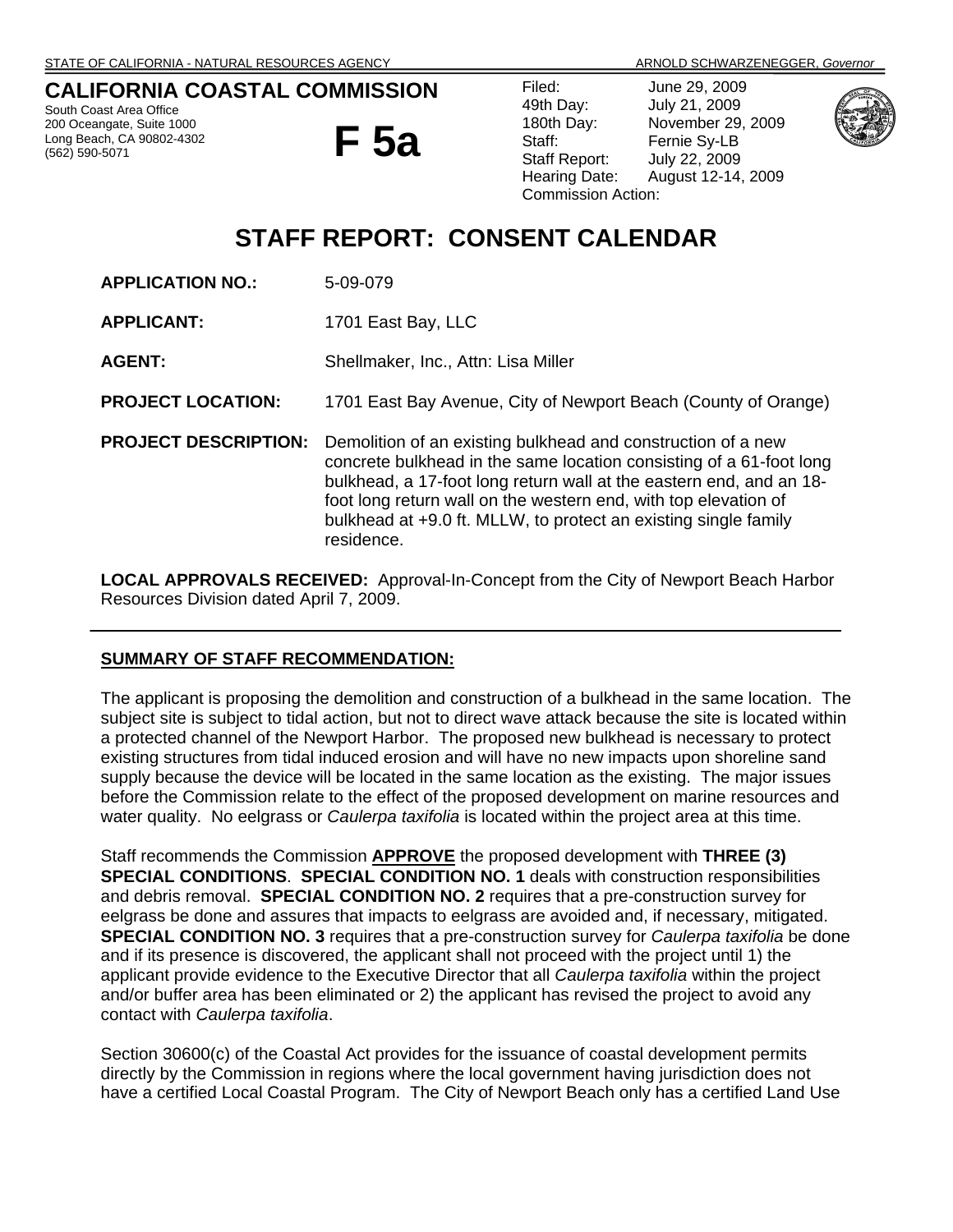#### 5-09-079-[1701 East Bay, LLC] Staff Report–Consent Calendar Page 2 of 8

Plan. Therefore, the Coastal Commission is the permit issuing entity and the standard of review is Chapter 3 of the Coastal Act. The certified Land Use Plan may be used for guidance.

**SUBSTANTIVE FILE DOCUMENTS:** City of Newport Beach Certified Land Use Plan; Letter from William Simpson & Associates, Inc. dated April 21, 2009; Letter to Shellmaker, Inc. from Commission Staff dated May 18, 2009; Letter from Shellmaker, Inc. to Commission staff dated June 1, 2009; Letter from William Simpson & Associates, Inc. dated May 19, 2009; and *Limited Geotechnical Engineering Investigation of Proposed Bulkhead Replacement at 1701 East Bay Avenue, Newport Beach, California (W.O. 374008-01)* prepared by Coast Geotechnical, Inc. dated November 21, 2008.

## **LIST OF EXHIBITS**

- 1. Location Map
- 2. Assessor's Parcel Map
- 3. Project Plans

## **STAFF RECOMMENDATION:**

**MOTION**: I move that the Commission approve the coastal development permit applications included on the consent calendar in accordance with the staff recommendations.

### **STAFF RECOMMENDATION TO ADOPT CONSENT CALENDAR:**

Staff recommends a **YES** vote. Passage of this motion will result in approval of all the permits included on the consent calendar. The motion passes only by affirmative vote of a majority of the Commissioners present.

## **RESOLUTION:**

## **I. APPROVAL WITH CONDITIONS**

The Commission hereby **APPROVES** a coastal development permit for the proposed development and adopts the findings set forth below on grounds that the development as conditioned will be in conformity with the policies of Chapter 3 of the Coastal Act and will not prejudice the ability of the local government having jurisdiction over the area to prepare a Local Coastal Program conforming to the provisions of Chapter 3. Approval of the permit complies with the California Environmental Quality Act because either 1) feasible mitigation measures and/or alternatives have been incorporated to substantially lessen any significant adverse effects of the development on the environment, or 2) there are no further feasible mitigation measures or alternatives that would substantially lessen any significant adverse impacts of the development on the environment.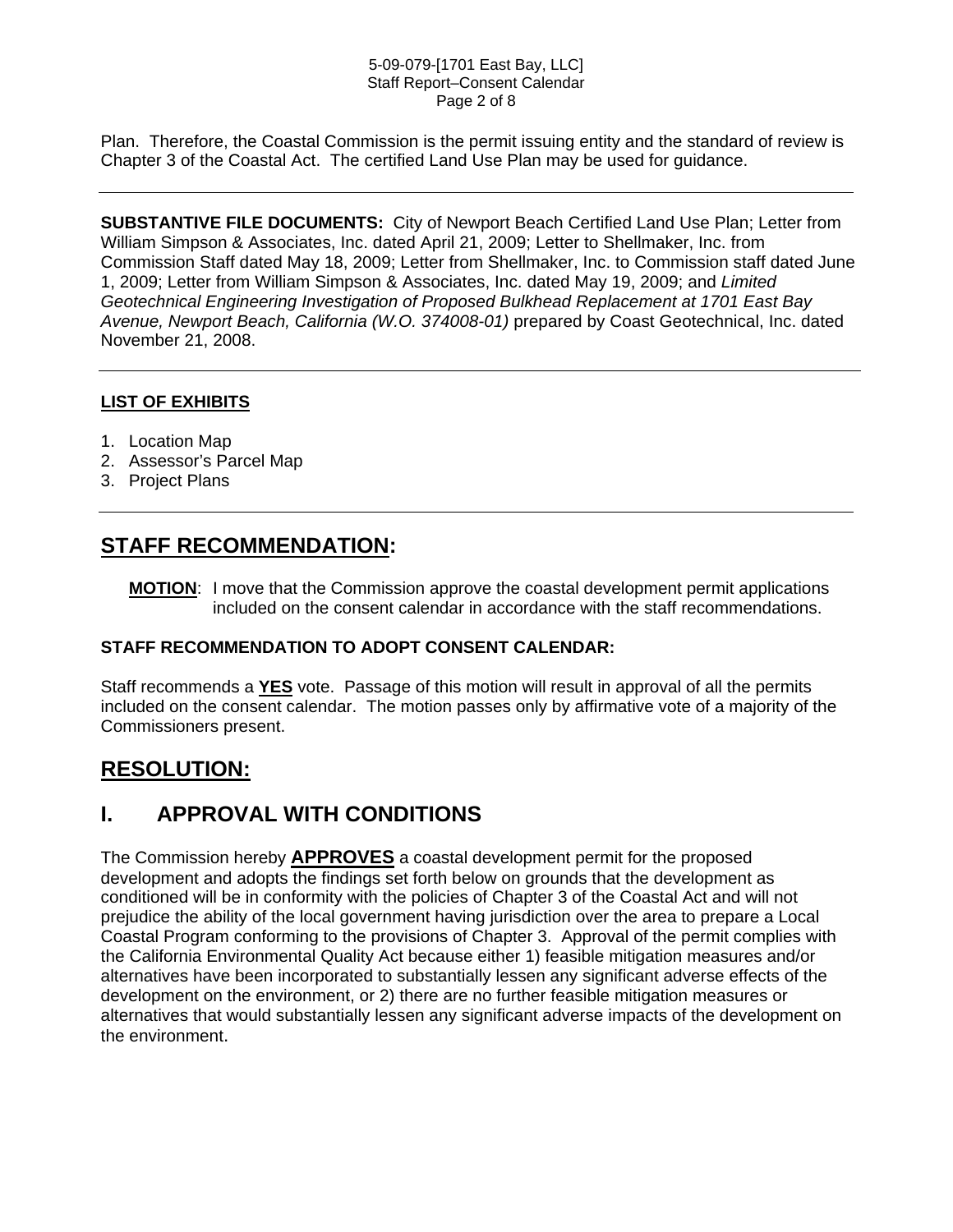## **II. STANDARD CONDITIONS**

- 1. Notice of Receipt and Acknowledgment. The permit is not valid and development shall not commence until a copy of the permit, signed by the permittee or authorized agent, acknowledging receipt of the permit and acceptance of the terms and conditions, is returned to the Commission office.
- 2. Expiration. If development has not commenced, the permit will expire two years from the date this permit is reported to the Commission. Development shall be pursued in a diligent manner and completed in a reasonable period of time. Application for extension of the permit must be made prior to the expiration date.
- 3. Interpretation. Any questions of intent or interpretation of any condition will be resolved by the Executive Director or the Commission.
- 4. Assignment. The permit may be assigned to any qualified person, provided assignee files with the Commission an affidavit accepting all terms and conditions of the permit.
- 5. Terms and Conditions Run with the Land. These terms and conditions shall be perpetual, and it is the intention of the Commission and the permittee to bind all future owners and possessors of the subject property to the terms and conditions.

## **III. SPECIAL CONDITIONS**

### **1. Construction Responsibilities and Debris Removal**

- **A.** No construction materials, equipment, debris, or waste will be placed or stored where it may be subject to wave, wind, or rain erosion and dispersion.
- **B.** Any and all construction material will be removed from the site within 10 days of completion of construction.
- **C.** Machinery or construction materials not essential for project improvements will not be allowed at any time in the intertidal zone.
- **D.** If turbid conditions are generated during construction a silt curtain will be utilized to control turbidity.
- **E.** Floating booms will be used to contain debris discharged into coastal waters and any debris discharged will be removed as soon as possible but no later than the end of each day.
- **F.** Non-buoyant debris discharged into coastal waters will be recovered by divers as soon as possible after loss.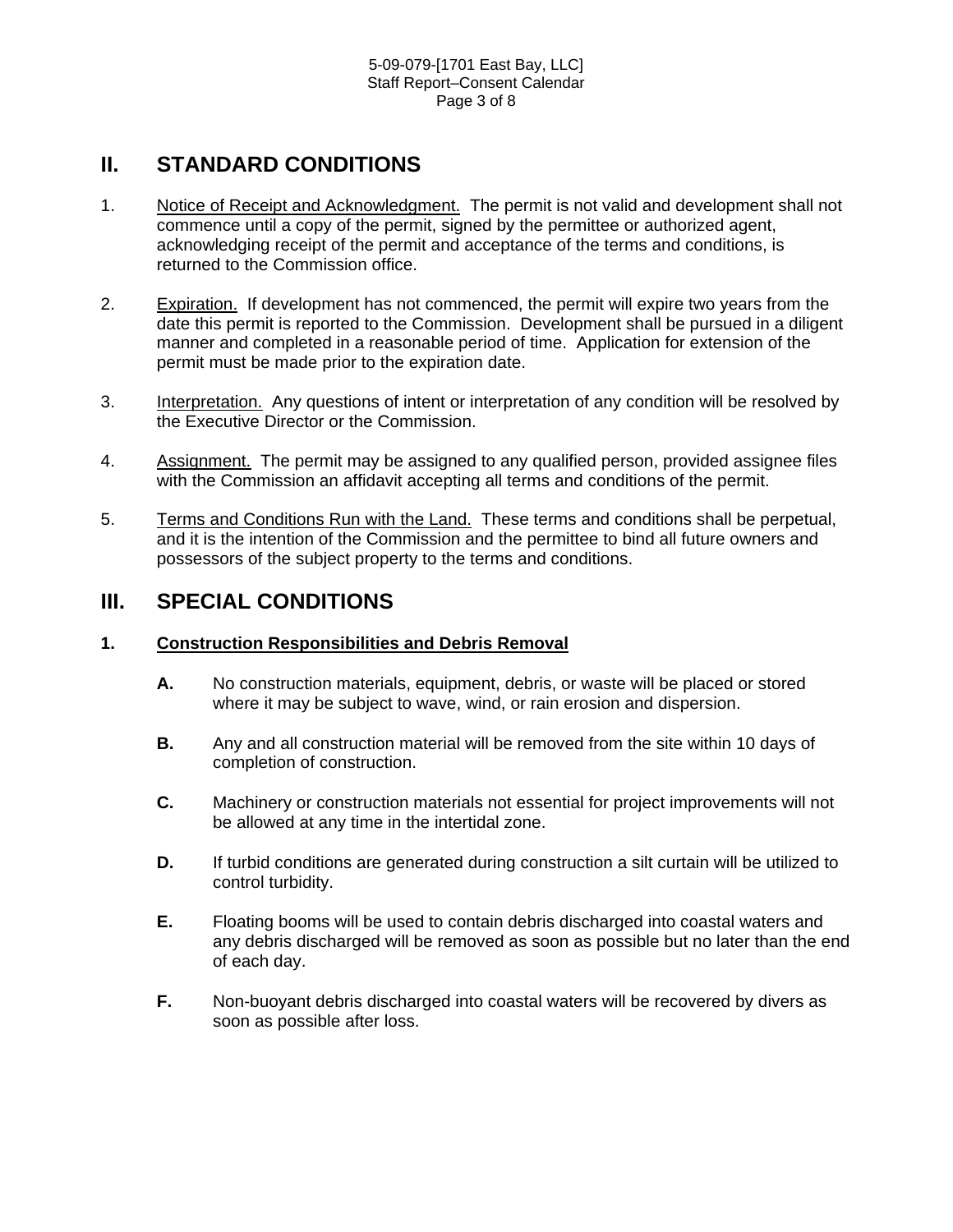### **2. Eelgrass Surveys**

- **A. Pre Construction Eelgrass Survey**. A valid pre-construction eelgrass (Zostera marina) survey shall be completed during the period of active growth of eelgrass (typically March through October). The pre-construction survey shall be completed prior to the beginning of construction and shall be valid until the next period of active growth. The survey shall be prepared in full compliance with the "Southern California Eelgrass Mitigation Policy" (SCEMP) Revision 8 (except as modified by this special condition) adopted by the National Marine Fisheries Service and shall be prepared in consultation with the California Department of Fish and Game. The applicant shall submit the eelgrass survey for the review and approval of the Executive Director within five (5) business days of completion of each eelgrass survey and in any event no later than fifteen (15) business days prior to commencement of any development. If the eelgrass survey identifies any eelgrass within the project area, which would be impacted by the proposed project, the development shall require an amendment to this permit from the Coastal Commission or a new coastal development permit.
- **B. Post Construction Eelgrass Survey**. If any eelgrass is identified in the project area by the survey required in subsection A of this condition above, within one month after the conclusion of construction, the applicant shall survey the project site to determine if any eelgrass was adversely impacted. The survey shall be prepared in full compliance with the "Southern California Eelgrass Mitigation Policy" (SCEMP) Revision 8 (except as modified by this special condition) adopted by the National Marine Fisheries Service and shall be prepared in consultation with the California Department of Fish and Game. The applicant shall submit the post-construction eelgrass survey for the review and approval of the Executive Director within thirty (30)-days after completion of the survey. If any eelgrass has been impacted, the applicant shall replace the impacted eelgrass at a minimum 1.2:1 ratio on-site, or at another location, in accordance with the Southern California Eelgrass Mitigation Policy. All impacts to eelgrass habitat shall be mitigated at a minimum ratio of 1.2:1 (mitigation: impact). The exceptions to the required 1.2:1 mitigation ratio found within SCEMP shall not apply. Implementation of mitigation shall require an amendment to this permit or a new coastal development permit unless the Executive Director determines that no amendment or new permit is required.

## **3. Pre-construction** *Caulerpa Taxifolia* **Survey**

**A.** Not earlier than 90 days nor later than 30 days prior to commencement or re-commencement of any development authorized under this coastal development permit (the "project"), the applicant shall undertake a survey of the project area and a buffer area at least 10 meters beyond the project area to determine the presence of the invasive alga *Caulerpa taxifolia*. The survey shall include a visual examination of the substrate.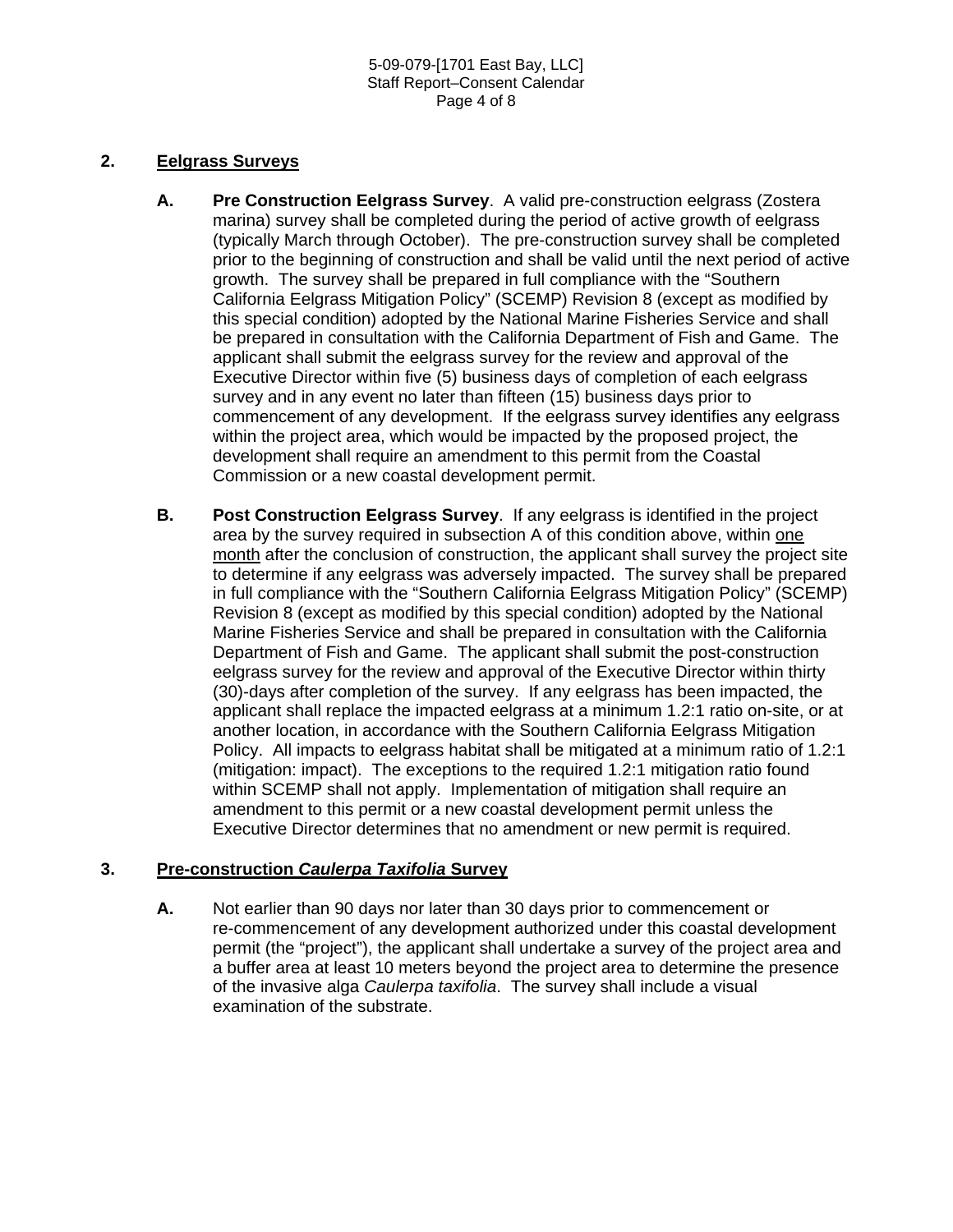#### 5-09-079-[1701 East Bay, LLC] Staff Report–Consent Calendar Page 5 of 8

- **B.** The survey protocol shall be prepared in consultation with the Regional Water Quality Control Board, the California Department of Fish and Game, and the National Marine Fisheries Service.
- **C.** Within five (5) business days of completion of the survey, the applicant shall submit the survey:
	- (1) for the review and approval of the Executive Director; and
	- (2) to the Surveillance Subcommittee of the Southern California Caulerpa Action Team (SCCAT). The SCCAT Surveillance Subcommittee may be contacted through William Paznokas, California Department of Fish & Game (858/467-4218) or Robert Hoffman, National Marine Fisheries Service (562/980-4043), or their successors.
- **D.** If *Caulerpa taxifolia* is found within the project or buffer areas, the applicant shall not proceed with the project until 1) the applicant provide evidence to the Executive Director that all *C. taxifolia* discovered within the project and buffer area has been eliminated in a manner that complies with all applicable governmental approval requirements, including but not limited to those of the California Coastal Act, or 2) the applicant have revised the project to avoid any contact with *C. taxifolia*. No revisions to the project shall occur without a Coastal Commission approved amendment to this coastal development permit unless the Executive Director determines that no amendment is legally required.

## **IV. FINDINGS AND DECLARATIONS:**

The Commission hereby finds and declares:

## **A. PROJECT LOCATION, DESCRIPTION AND PREVIOUS ACTION AT THE PROJECT SITE**

### 1. Project Location and Description

The proposed project is located on an approximately 9,660 square foot bayfront lot fronting Newport Bay at 1701 East Bay Avenue in the City of Newport Beach, County of Orange (Exhibits #1-2). The site is designated Medium Density Residential in the City of Newport Beach Land Use Plan (LUP) and the proposed use conforms to this designation. South of the project site is East Bay Avenue. North of the project site is Newport Bay. West of the project site is the "I" Street, street end. East of the project site is an existing residential structure. The project site is located in a residential area where the homes fronting Newport Bay are located on bulkheaded lots. Site conditions on the bayward side of the site include an existing bulkhead, pier and dock. The applicant wishes to replace the bulkhead in the same location as it has deteriorated to the point that it needs to be replaced. No work will be done on the existing dock and pier (other than temporary removal and replacement of existing components in order to gain construction access to the bulkhead area).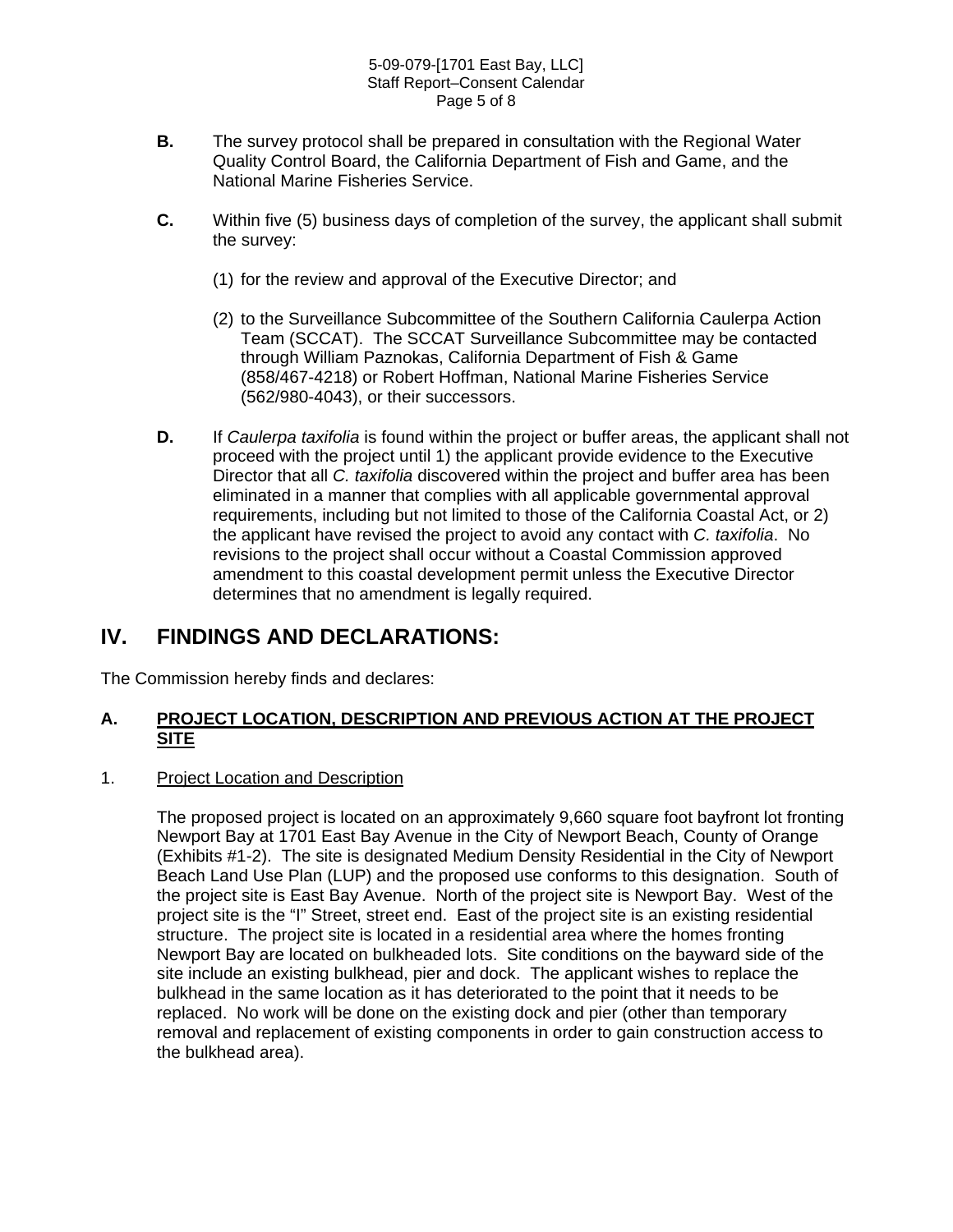#### 5-09-079-[1701 East Bay, LLC] Staff Report–Consent Calendar Page 6 of 8

Public access to the bay is available adjacent to the site at the "I" Street, street end.

The project consists of (Exhibit #3):

**1)** Removal of an existing wood pressure-treated bulkhead with a wood cap that is failing due to erosion of the tiebacks and will be disposed of outside of the Coastal Zone at the Prima Desecha Landfill in Orange County;

**2)** Construction of a new bulkhead along the same alignment composed of tongue and groove precast concrete panels (10" thick, 4" wide, and 8'-6" tall) with a 3'-6" tall by 1'-10" wide continuous, cast in place coping on top of the panels. The front face of the bulkhead is 61' long. There will also be a 17' return wall on the eastern property line and an 18' return wall on the western property line. The new concrete coping will be tied back to 4 new 24" diameter concrete caissons with a 1-1/4" diameter epoxy coated threaded Dywidag tie-rods at each caisson. All tie-rods shall be encased in corrugated PVC sleeves fully grouted with slurry. The caissons will be drilled and installed using land based equipment, and access will be from the land side of the property. The new bulkhead will be at +9.0 MLLW (the existing bulkhead is at +7.0 MLLW) to meet current City of Newport Beach height requirements; and

**3)** Grading will consist of 10 cubic yards of cut and 10 cubic yards of fill.

The site has been surveyed for eelgrass and *Caulerpa taxilfolia.* These surveys are valid for a limited period of time. Eelgrass surveys completed during the active growth phase of eelgrass (typically March through October) are valid for 60-days with the exception of surveys completed in August-October. A survey completed in August-October shall be valid until the resumption of active growth (i.e., March 1). *Caulerpa taxilfolia* surveys shall be valid for 90-days. Subsequent surveys will be required if construction does not occur within the respective time periods. An eelgrass survey conducted on October 16, 2008 determined that no eelgrass was discovered within the project area. The project is agendized for the August 2009 Coastal Commission Hearing and by this time the eelgrass survey would not continue to be valid since the active growth period (i.e., March 1) has already started. Thus, an up-to-date pre-construction eelgrass survey must be conducted. On October 18, 2009, the site was also surveyed for *Caulerpa taxilfolia* and none was found. The project is agendized for the August 2009 Coastal Commission Hearing and by this time the *Caulerpa taxilfolia* survey would not continue to be valid since it had passed 90-days from when the survey was completed. Thus, an up-to-date pre-construction *Caulerpa taxilfolia* survey must be conducted as well. If any eelgrass or *Caulerpa taxilfolia* are found on the project site, Special Conditions No. 3 and No. 4 identify the procedures necessary to be completed prior to beginning any construction.

A number of additional agencies have reviewed the proposed project. The proposed project has received an approval-in-concept from the City of Newport Beach Harbor Resources Division. The Regional Water Quality Control Board (RWQCB) has determined that the proposed project will not adversely impact water quality if standard construction methods and materials are used. The California Department of Fish and Game (DFG) has reviewed the project and determined that the project would not result in a significant impact to fish and wildlife resources and their habitats. The National Marine Fisheries Service (NMFS) has also reviewed the project and has no objections to the proposed project. The applicant has applied for a permit from the U.S. Army Corps of Engineers.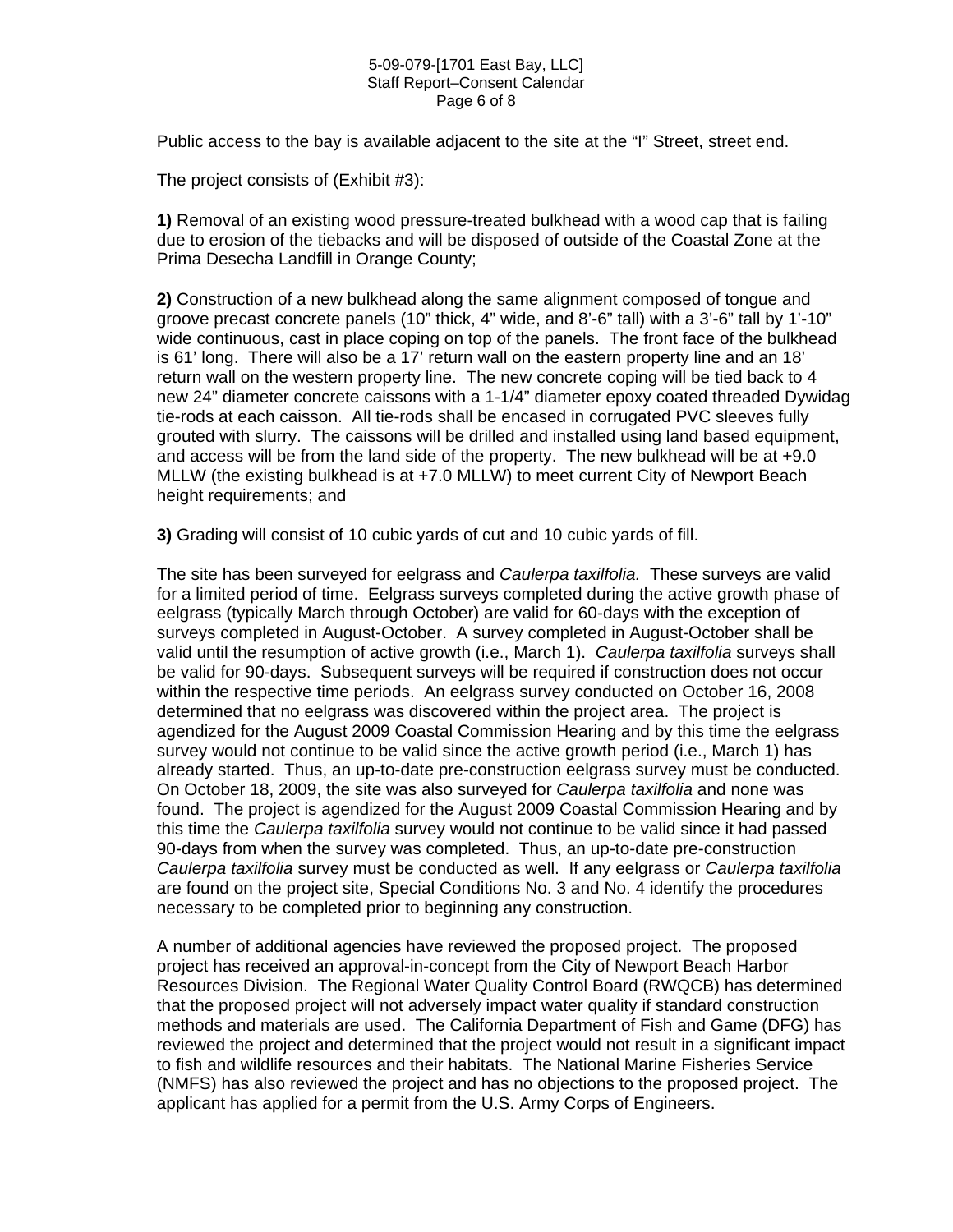#### 5-09-079-[1701 East Bay, LLC] Staff Report–Consent Calendar Page 7 of 8

### 2. Previous Action at the Project Site

On August 10, 1999, the Commission approved Coastal Development Permit No. 5-98-496- (Field) for the removal and replacement of an existing pier and platform and pilings and redecking of an existing float. The new pier was 32-feet long by 4-feet wide with a 12-foot by 12-foot platform. The eight new pilings were 12-inches in diameter. One Special Condition was imposed regarding use of the platform limited to boating related uses.

## **B. WATER QUALITY**

The proposed work will be occurring on, within, or adjacent to coastal waters. The storage or placement of construction material, debris, or waste in a location where it could be discharged into coastal waters would result in an adverse effect on the marine environment. To reduce the potential for construction related impacts on water quality, the Commission imposes special conditions requiring, but not limited to, the appropriate storage and handling of construction equipment and materials to minimize the potential of pollutants to enter coastal waters. To reduce the potential for post-construction impacts to water quality the Commission requires the continued use and maintenance of post construction BMPs. As conditioned, the Commission finds that the development conforms with Sections 30230 and 30231 of the Coastal Act.

## **C. MARINE RESOURCES**

The proposed development is the replacement of an existing bulkhead in the same location or landward of the existing bulkhead that is necessary to protect an existing structure. The proposed development will not result in the additional fill of coastal waters as the new bulkhead will be located either in the same location or landward of the existing bulkhead. In the event that the bulkhead is being reconstructed in the same location, it is infeasible to relocate the new bulkhead further landward. The proposed development has been conditioned to minimize adverse effects on the marine environment by avoiding or mitigating impacts upon sensitive marine resources, such as eelgrass, and to avoid contributing to the dispersal of the invasive aquatic algae, *Caulerpa taxifolia*. As conditioned, the project will not significantly adversely impact eelgrass beds and will not contribute to the dispersal of the invasive aquatic algae, *Caulerpa taxifolia*. Further, as proposed and conditioned, the project conforms with Sections 30233 and 30235 of the Coastal Act.

## **D. PUBLIC ACCESS**

As conditioned, the proposed development will not have any new adverse impact on public access to the coast or to nearby recreational facilities. Thus, as conditioned, the proposed development conforms with Sections 30210 through 30214, Sections 30220 through 30224, and 30252 of the Coastal Act

## **E. LOCAL COASTAL PROGRAM**

The LUP for the City of Newport Beach was effectively certified on May 19, 1982. At the October 2005 Coastal Commission Hearing, the certified LUP was updated. As conditioned, the proposed development is consistent with Chapter 3 of the Coastal Act and with the certified Land Use Plan for the area. Approval of the project, as conditioned, will not prejudice the ability of the local government to prepare a Local Coastal Program that is in conformity with the provisions of Chapter 3.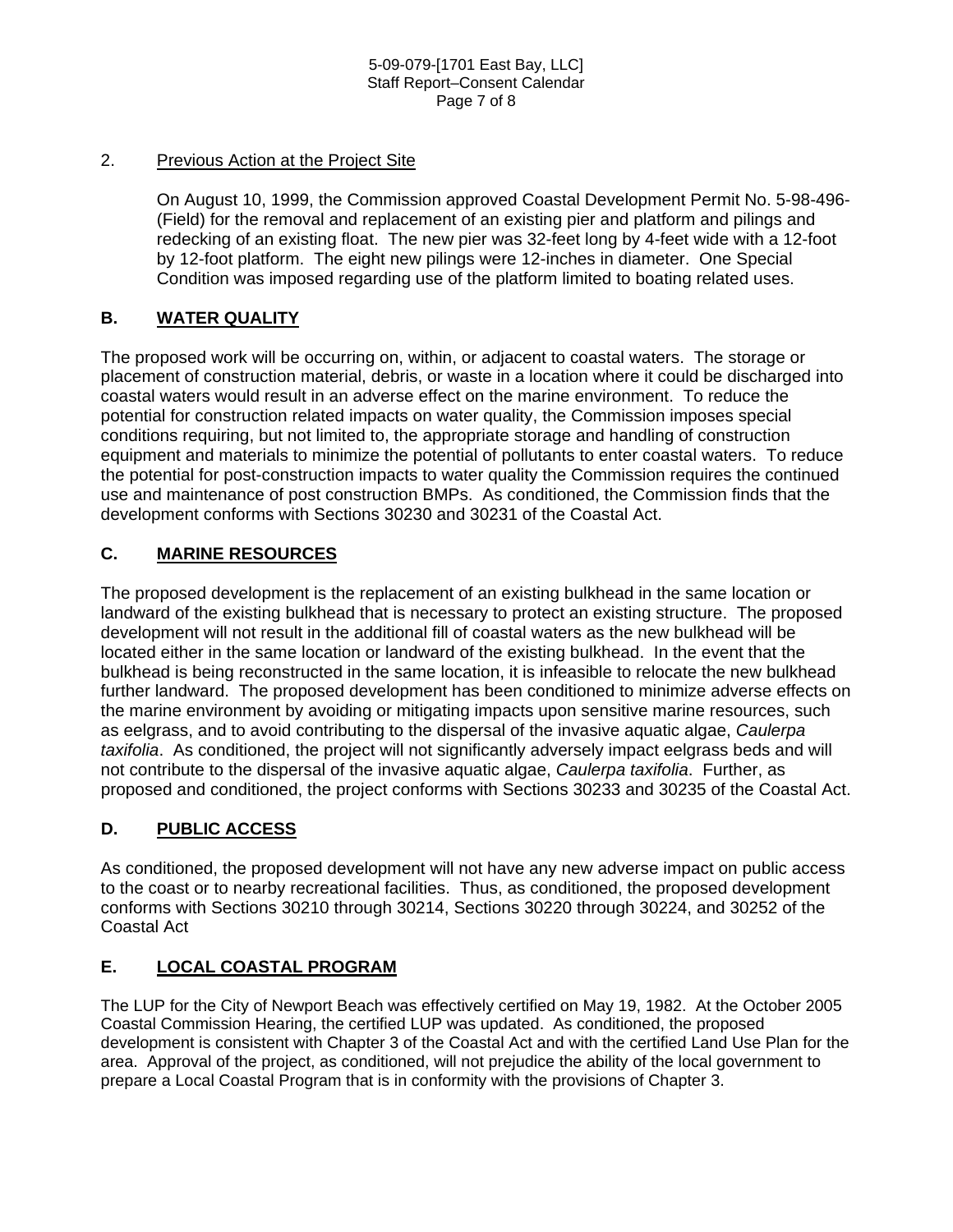#### 5-09-079-[1701 East Bay, LLC] Staff Report–Consent Calendar Page 8 of 8

## **F. CALIFORNIA ENVIRONMENTAL QUALITY ACT (CEQA)**

As conditioned, there are no feasible alternatives or additional feasible mitigation measures available that would substantially lessen any significant adverse effect that the activity may have on the environment. Therefore, the Commission finds that the proposed project, as conditioned to mitigate the identified impacts, is the least environmentally damaging feasible alternative and can be found consistent with the requirements of the Coastal Act to conform to CEQA.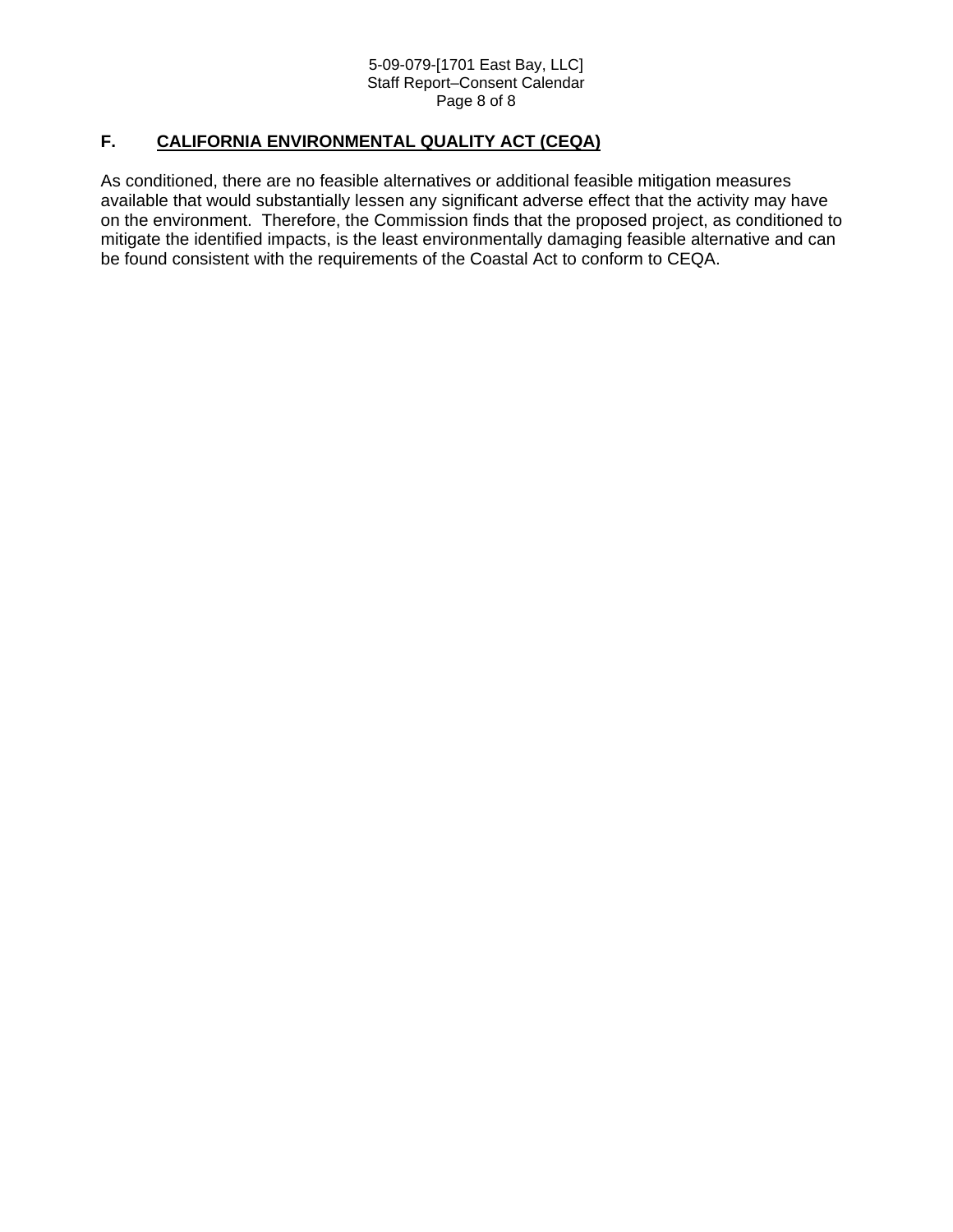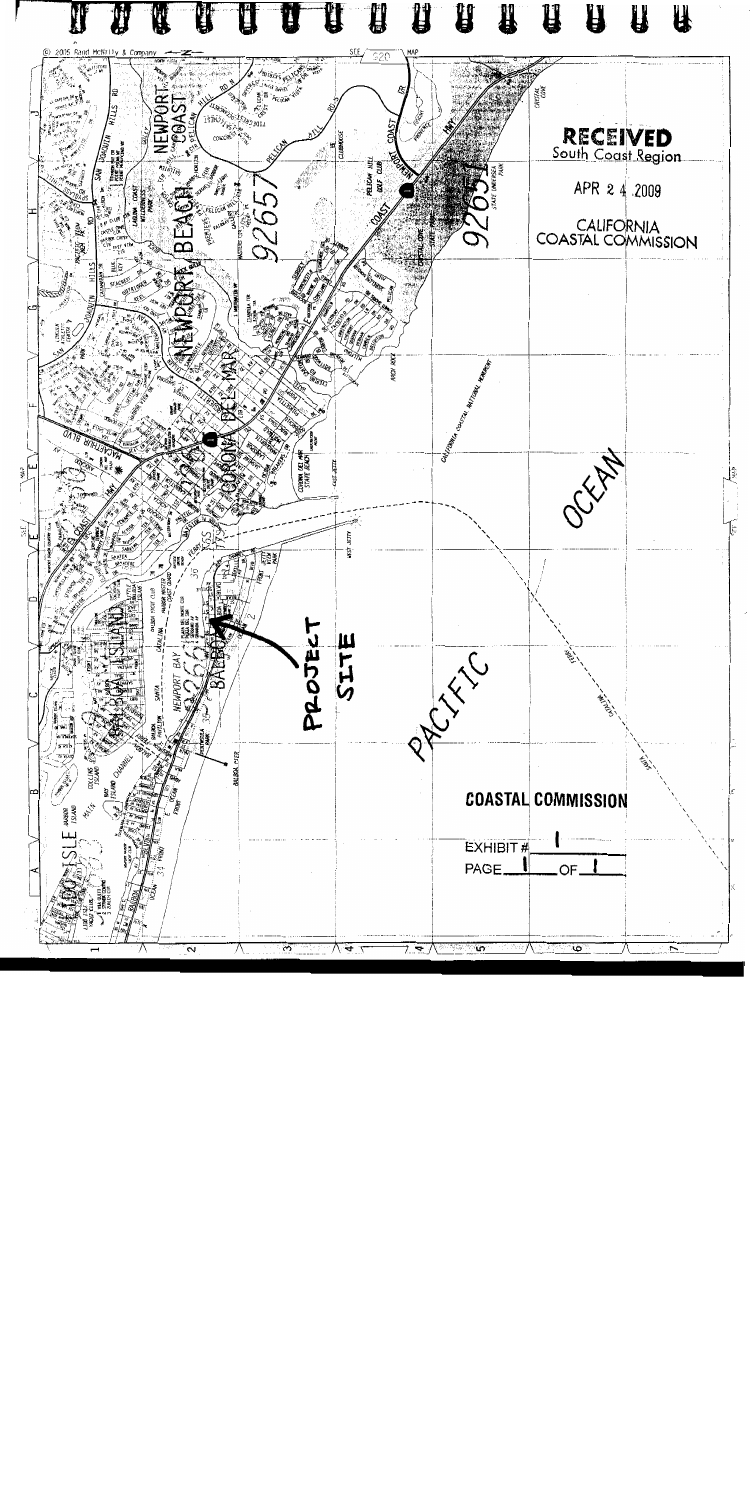$+$  = WATER LINE AS PER AERIAL PHOTO, 1947



**Printer** B<sup>EL</sup> HORTER RESERVED AT A STREET AND RESERVED AT A PROPERTY AND RESERVED AT A PROPERTY AT A PROPERTY AT A PROPERTY AND RESERVED AT A PROPERTY AND RESERVED AND RESERVED AT A PROPERTY AND RESPONDING A PROPERTY AS

BALBOA

BOULEVARD



EXHIBIT  $\#$  2 PAGE<sub>1</sub>  $OC<sub>-</sub>$